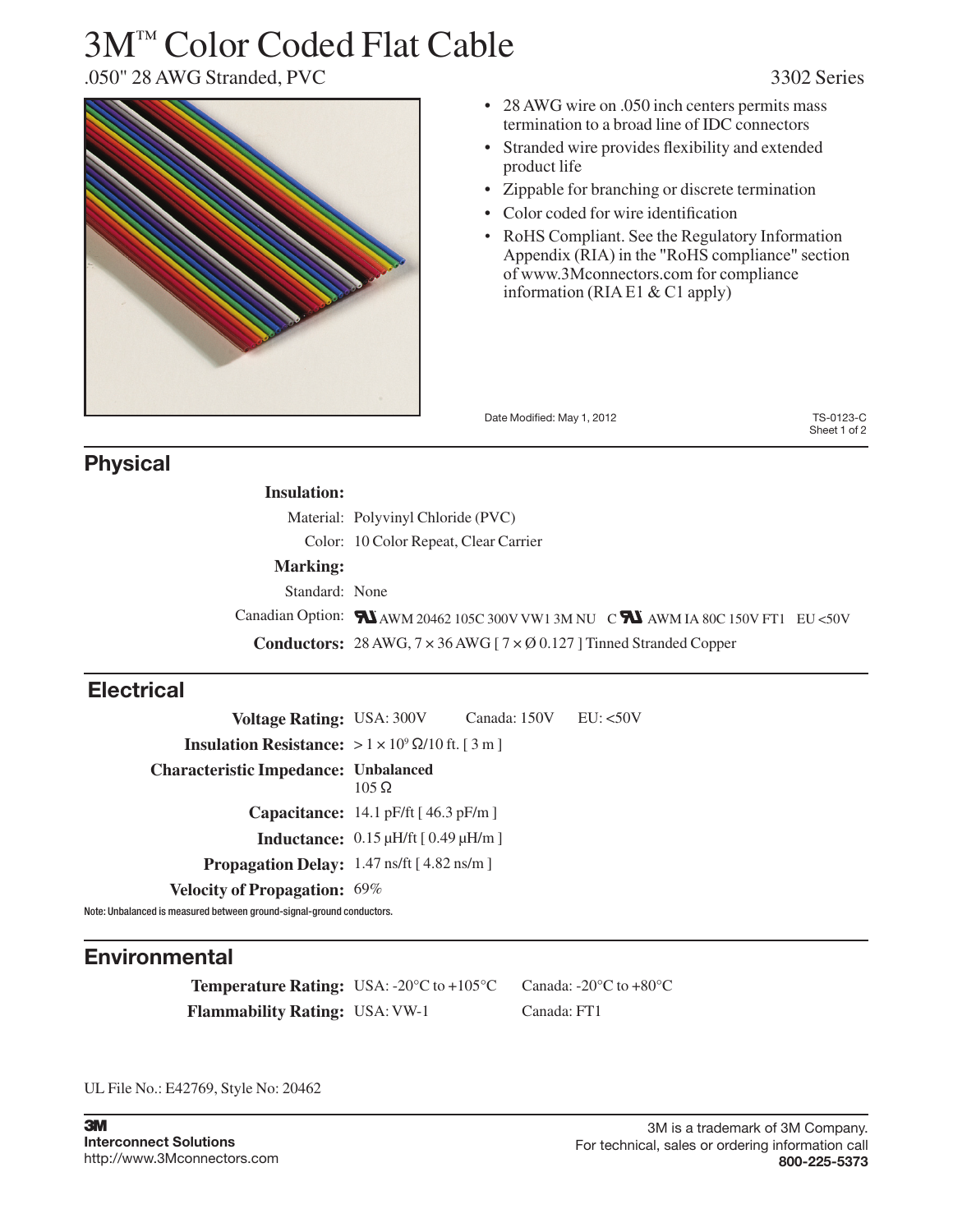## 3M™ Color Coded Flat Cable

.050" 28 AWG Stranded, PVC 3302 Series



### **3M Interconnect Solutions**

http://www.3Mconnectors.com

3M is a trademark of 3M Company. For technical, sales or ordering information call **800-225-5373**